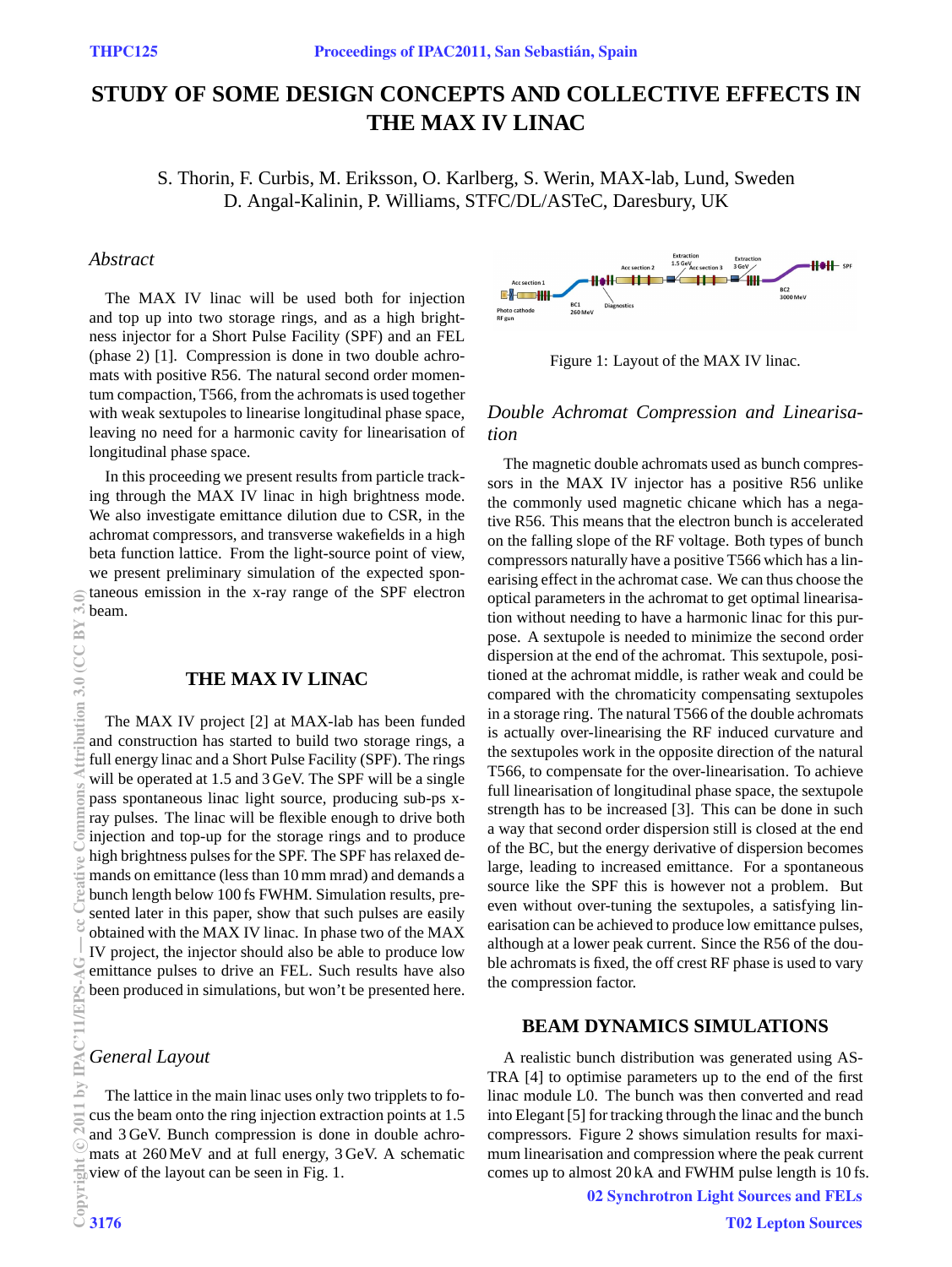**1.5 2 2.5 x 10−6**

Tag

**wake ON wake OFF**

**x 10−14**



Figure 2: Beam parameters for high compression mode a) longitudinal phase space b) longitudinal profile.

## *Emittance Dilution*

The increase of emittance due to coherent synchrotron radiation at full compression is quite high, more than a factor of 5. However, the effect of transverse wakefields in the main linac has to be investigated too. With just a few quadrupoles in the main linac, the beta functions tend to reach high values, at some points close to 600 m (see Fig. 3).



Figure 3: Beta functions.

Figures 4 and 5 show how transverse wakefields influence the horizontal and vertical emittance respectively for the high compression mode. The transverse wakefields have a tendency to kick the beam in a transverse direction and thus reduce the beam quality and increase the emittance. In the MAX IV case the effect from transverse wakefields is small and the highly compressed bunch satisfies the demands on the emittance for SPF operation. The wake model uses data files generated originally for LCLS at SLAC [6] as it resembles the MAX IV linac. Elegant [5] was then used to simulate the effect of the integrated transverse wake of each linac cavity.

In order to make the results realistic Figures 4 and 5 show simulations of the mean sliced emittance for 20 arbitrary chosen machines. Each linac set includes a random misalignment in the horizontal and vertical position 02 Synchrotron Light Sources and FELs





Figure 5: Mean sliced vertical emittance.

of the magnets and the cavities. The mean value of the maximal central deviation of the beam in the x-direction is  $1.26 \times 10^{-3}$  m and the mean value of the central deviation in this same direction is  $2.35 \times 10^{-4}$  m. The misalignment conditions are the same in Fig. 4 to 6, but Fig. 6 shows how the transverse wakefield effects a specific machine setup. Compatible to previous simulation results the impact caused by the transverse wakefield is minor. The maximum central deviation of the beam along this particular machine is  $5.70 \times 10^{-4}$  m in the x-direction. The mean value of the deviation is  $7.75 \times 10^{-5}$  m.



Figure 6: Sliced horizontal emittance for one specific machine.

## **PRODUCTION OF ULTRA-SHORT PULSES**

The requirements for the SPF is a pulse length of about 100 fs FWHM where 90 % of the pulse is within 200 fs. The electron pulse therefore does not have to be fully compressed which also decreases emittance and energy spread. After the tracking through the linac, the optimized-SPF electron bunch has been divided in nine slices of about 12.6 fs and the most important parameters (emit